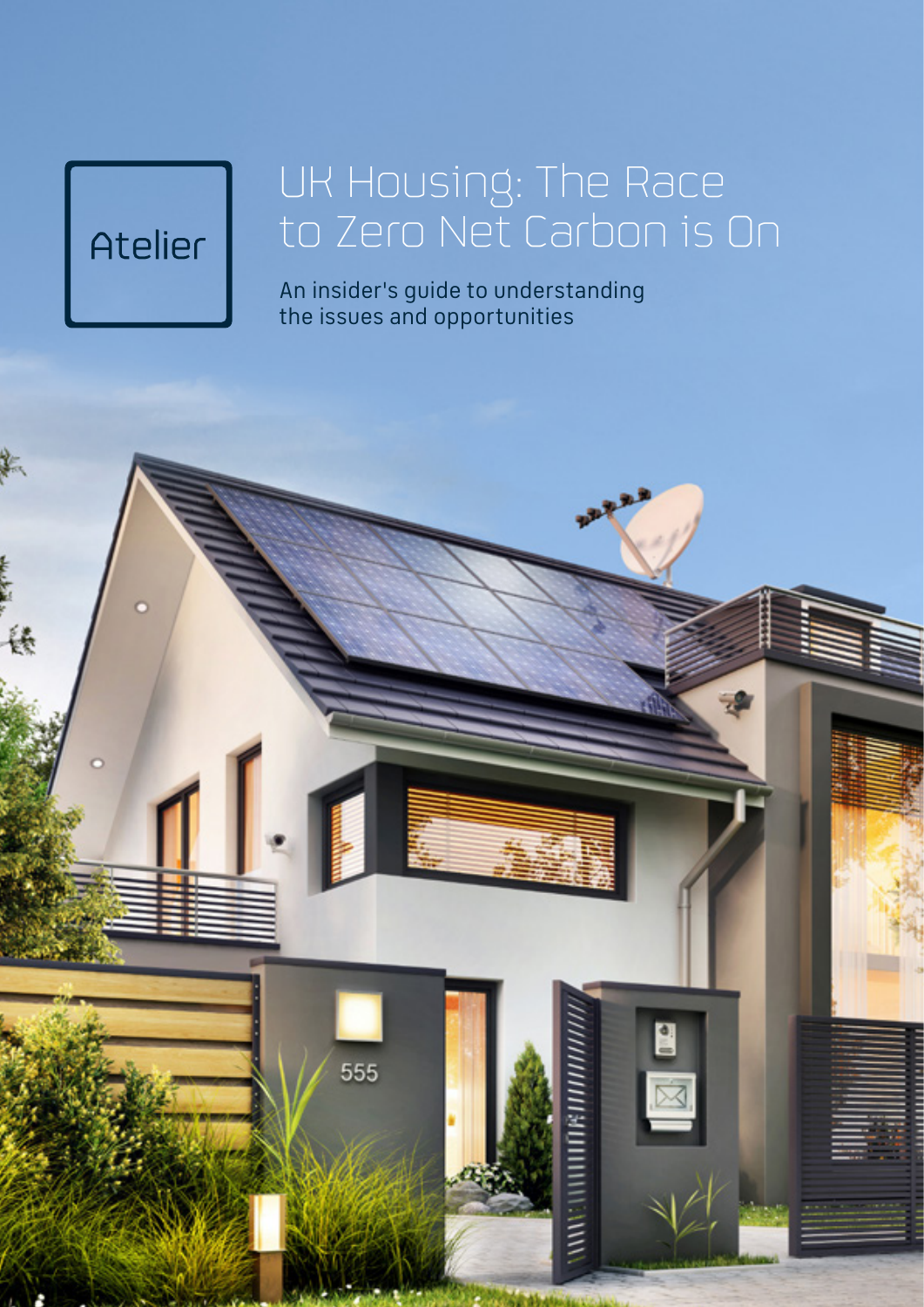

#### Foreword

#### Chris Gardner, Co-Founder and Co-Managing Director, Atelier

At Atelier we've spent a lot of time researching climate change and deciding how we as a company should respond to the challenges before us.

The UK has pledged to achieve net zero carbon emissions by 2050, and this fast-approaching goal is helping us focus our energies on areas where we feel we can provoke debate and bring about meaningful change.

Of course, with an issue as complex as climate change, it's never easy finding a place to start, though central to this report is the conclusion that the current EPC standard has become hopelessly outmoded. We feel there is an urgent need for a new system that tracks a wider variety of metrics, helping both the property industry and home-buyers to make more informed choices and understand better how homes impact climate change.

With the UK preparing to host the UN climate summit (COP26) in November, now is the time to begin implementing the radical changes necessary to tackle our emissions and deliver better homes overall. We have every incentive to do so, for in business the view from the front of the pack is always the best. And while some see the estimated £250 billion cost of upgrading our homes as prohibitive, others see a solid business case for galvanising stakeholders within the industry and committing ourselves to the challenge.

I am convinced that if we let science and technology lead the way, then society will be better for it, and by sharing our research we hope we can assist others in starting their carbon reduction journey too.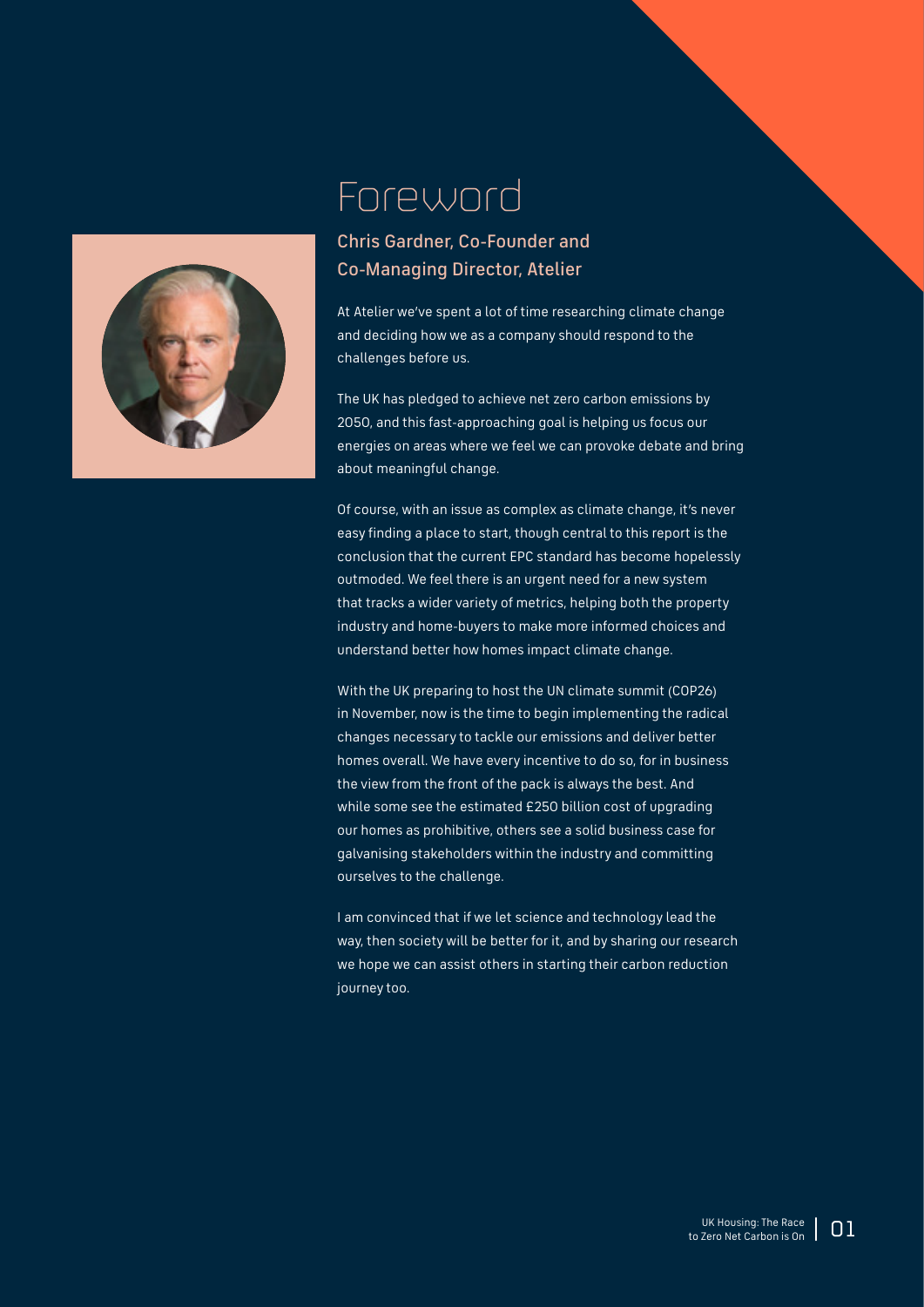#### Moving UK housing to net zero Executive summary

- The UK's hosting of the UN climate summit (COP26) in November throws a spotlight on the Government's commitment to get the country to net zero carbon emissions by 2050. While there are some encouraging signs, it is too soon to gauge the strength of political resolve to act long term.
- About 19 million homes in the UK will have an Energy Performance Certificate (EPC) rating below the minimum target of band C by 2035, if they are not retrofitted with better energy efficiency. As many as 29 million homes will need to replace their heating systems with greener technology. Such a huge programme of improvements to Britain's frequently old and energy-inefficient housing stock will be a colossal undertaking. But it tells only part of the story.
- Progress towards net zero is currently being hampered by the absence of a national standard for the construction industry in calculating and mitigating carbon emissions.
- The UK must either replace or implement far-reaching reforms to the current EPC system, if it is to effectively eliminate carbon emissions from our homes and meet its legal commitment to reach net zero carbon by 2050.
- In the absence of a system that incorporates measures of both embodied and operational carbon, the current system of EPCs amounts to something of a "green herring" with well-meaning buyers of new-build homes being bamboozled by a measure that's of only limited value when it comes to representing a home's green credentials.
- Turning to lending, the Government must introduce or support radical green finance initiatives, if we are to accelerate the transition and motivate households to act on energy measures.
- Older home-owners must be incentivised to either downsize or invest in energy improvements.
- The broad strategy of the UK and devolved nations, is to reduce energy needs by improving the energy efficiency of homes, and to decarbonise domestic energy supply in favour of green electricity and eventually hydrogen.
- A huge step-up in effort is required in this decade, when much of the focus will be on retrofit energy improvement, and developing the decarbonisation technologies and infrastructure around heat pumps and low-carbon hydrogen, with the total upfront cost for upgrading homes by 2050 estimated to be about £250 billion.
- While the challenges around homes going carbon-neutral are immense, so too are the opportunities for businesses that are engaged in or support new-build and retrofit.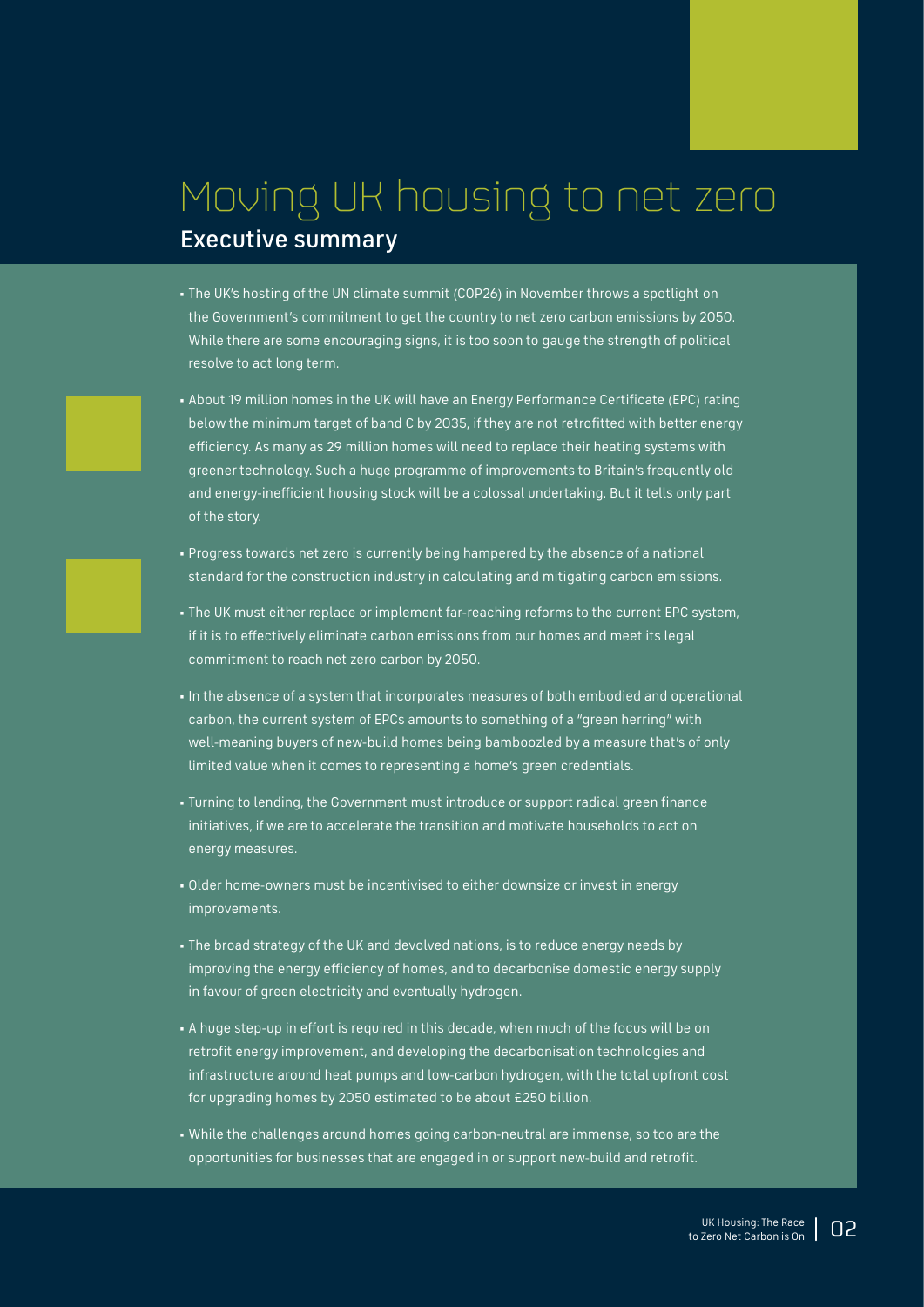# Background

When the UK hosts November's UN climate (COP261 ) summit in Glasgow, it will be against a challenging backdrop, that scientists believe that the window to tackle global warming and the associated extreme weather systems is closing fast $^{\rm 2}$ .

The UK Government has sought to be at the forefront of efforts to tackle global warming in recent years. In 2019 the UK became the first major economy to enact legislation that commits to reduce its greenhouse gas emissions to net zero by 2050, and it has matched this with ambitious targets to shrink emissions over the intermediate years. The latest "carbon budget<sup>3</sup>", covering the 2033-2037 period, looks to achieve a 78% reduction compared to 1990 levels.



**CHART 1: THE SIXTH CARBON BUDGET, MILLION TONNES CO2 EQUIVALENT EMISSIONS A YEAR**

*Source: The Sixth Carbon Budget: The UK's path to Net Zero, Climate Change Committee, December 2020 Note: Emissions shown including those from international aviation and shipping (IAS).*

- *1. Conference of the Parties*
- *2. [Climate Change 2021: The Physical Science Basis](https://www.ipcc.ch/report/ar6/wg1/downloads/report/IPCC_AR6_WGI_SPM.pdf), Intergovernmental Panel on Climate Change, August 2021*
- *3. [Sixth Carbon Budget,](https://www.theccc.org.uk/publication/sixth-carbon-budget/) Climate Change Committee, December 2020*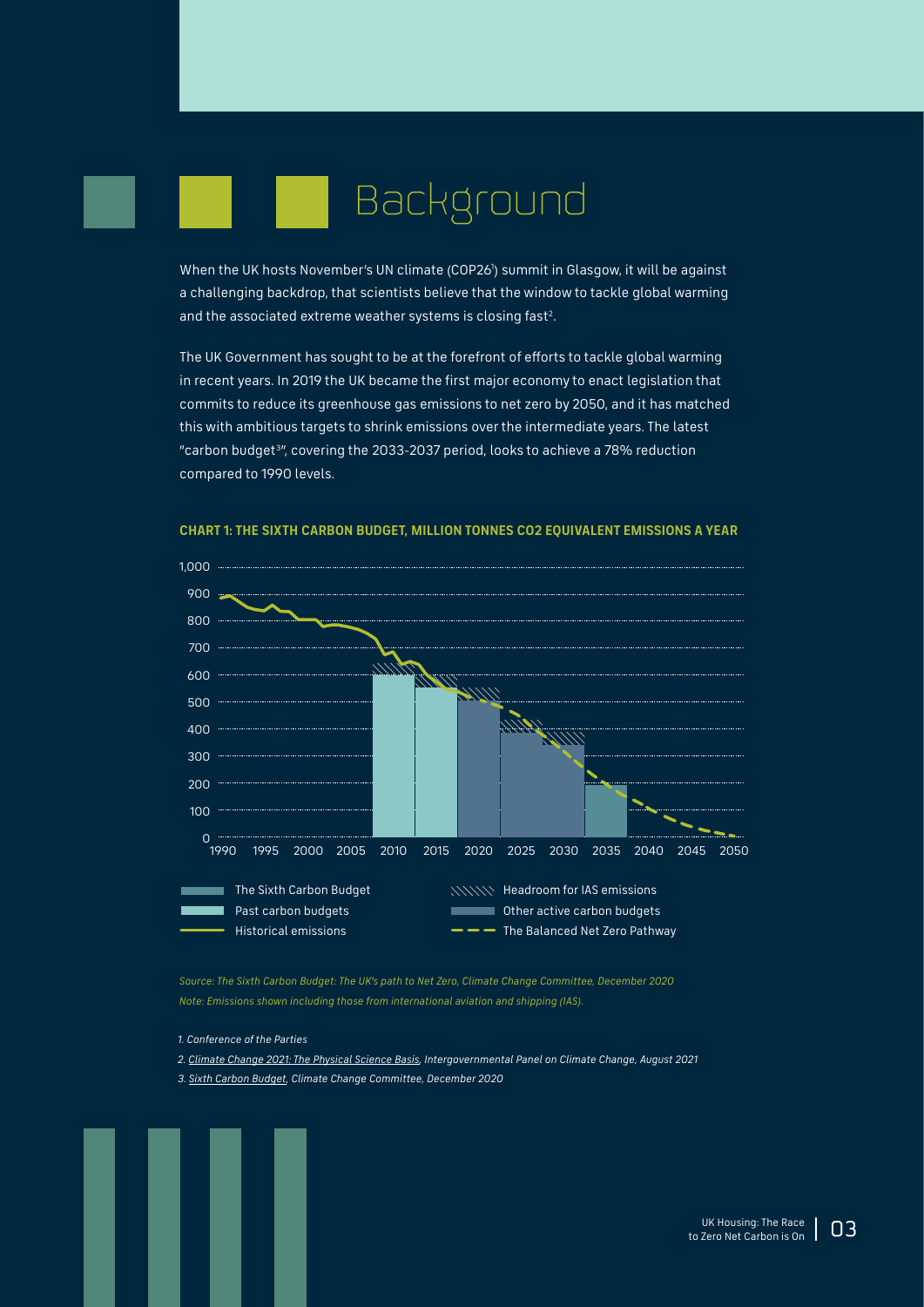The 2020s is a crucial decade in which to get things done, according to the UK's Climate Change Committee4. Actions to tackle climate change look set to become one of the enduring and dominant themes of Government policy, as we move into a post-Covid environment.

The UK Government is making all the right noises on tackling climate change, and sees environmental actions as integral to its Build Back Better plan<sup>5</sup> and a key driver of jobs growth<sup>6</sup>. While there will be key policy announcements – including the Heat and Buildings Strategy, which will set out detailed plans on how to encourage consumers and businesses to make energy savings and switch away from fossil fuels for their heating, and the Treasury's over-arching Net Zero Strategy paper, which will assess the cost of the Government's climate change policies and how to fund these – in the run-up to COP26, critics worry that delays to these signal that policy measures are at risk of being diluted because of the potential cost to home-owners.

- *4. The Climate Change Committee is an independent, statutory body established under the Climate Change Act 2008 to advise the UK and devolved governments on emissions targets, and to monitor progress made in reducing greenhouse gas emissions, and preparing for and adapting to the impacts of climate change.*
- *5. [Build Back Better](https://www.gov.uk/government/publications/build-back-better-our-plan-for-growth/build-back-better-our-plan-for-growth-html#build-back-better-our-plan-for-growth-at-a-glance), March 2021*
- *6. [The Ten Point Plan for a Green Industrial Revolution,](https://assets.publishing.service.gov.uk/government/uploads/system/uploads/attachment_data/file/936567/10_POINT_PLAN_BOOKLET.pdf) HM Government, November 2020*



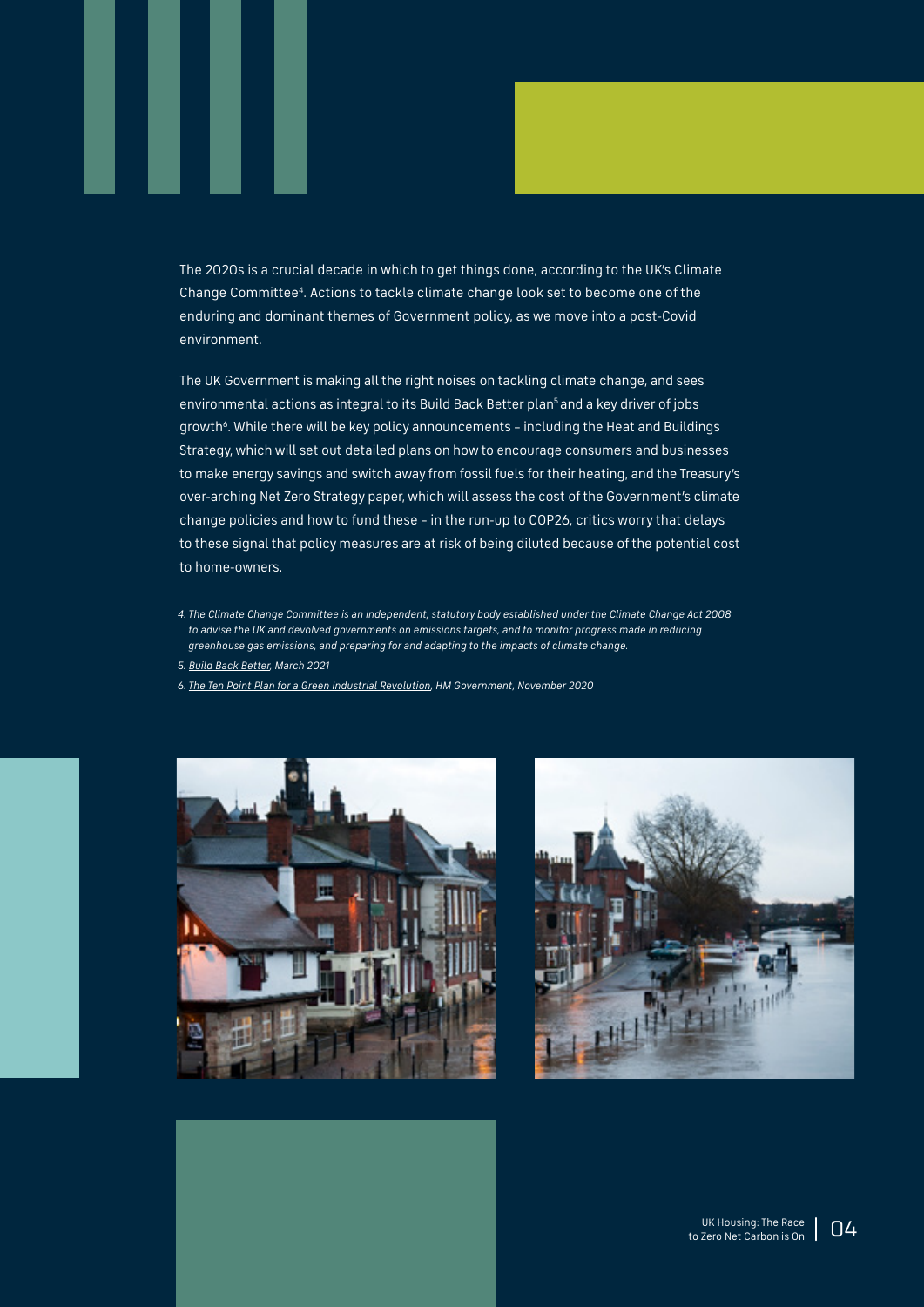### Where does housing fit in?

Housing represents a crucial sector within the overall context of climate change.

Data from the Department for Business, Energy and Industrial Strategy (BEIS) suggests that residential buildings account for a fifth of our overall CO2 emissions, the third biggest source after energy supply and transport.

To all intents and purposes, the UK must eliminate domestic carbon emissions if its overall net zero carbon (NZC) targets are to be credible.

While our domestic energy use is close to the EU average, and our track record in energy saving has been somewhat better since 2000, studies<sup>7</sup> suggest that the UK and other countries have experienced a slowing rate of progress in recent years.

Indeed, absolute emissions from UK housing have not fallen in recent years. As a result, housing's share of overall emissions has actually risen, as energy supplies continue to shift in favour of green alternatives.



#### **CHART 2: HOW MUCH RESIDENTIAL BUILDINGS CONTRIBUTE TO UK'S CARBON EMISSIONS**

*Notes: Emissions are shown in megatonnes of carbon dioxide equivalent. 2020 figures are provisional.*

*7. [International comparisons of household energy efficiency,](https://assets.publishing.service.gov.uk/government/uploads/system/uploads/attachment_data/file/875425/International_comparisons_of_household_energy_efficiency_2020.pdf) BEIS, 2020*

*Source: [BEIS, 2020 UK greenhouse gas emissions provisional figures](https://assets.publishing.service.gov.uk/government/uploads/system/uploads/attachment_data/file/972584/2020_Provisional_Emissions_data_tables.xlsx)*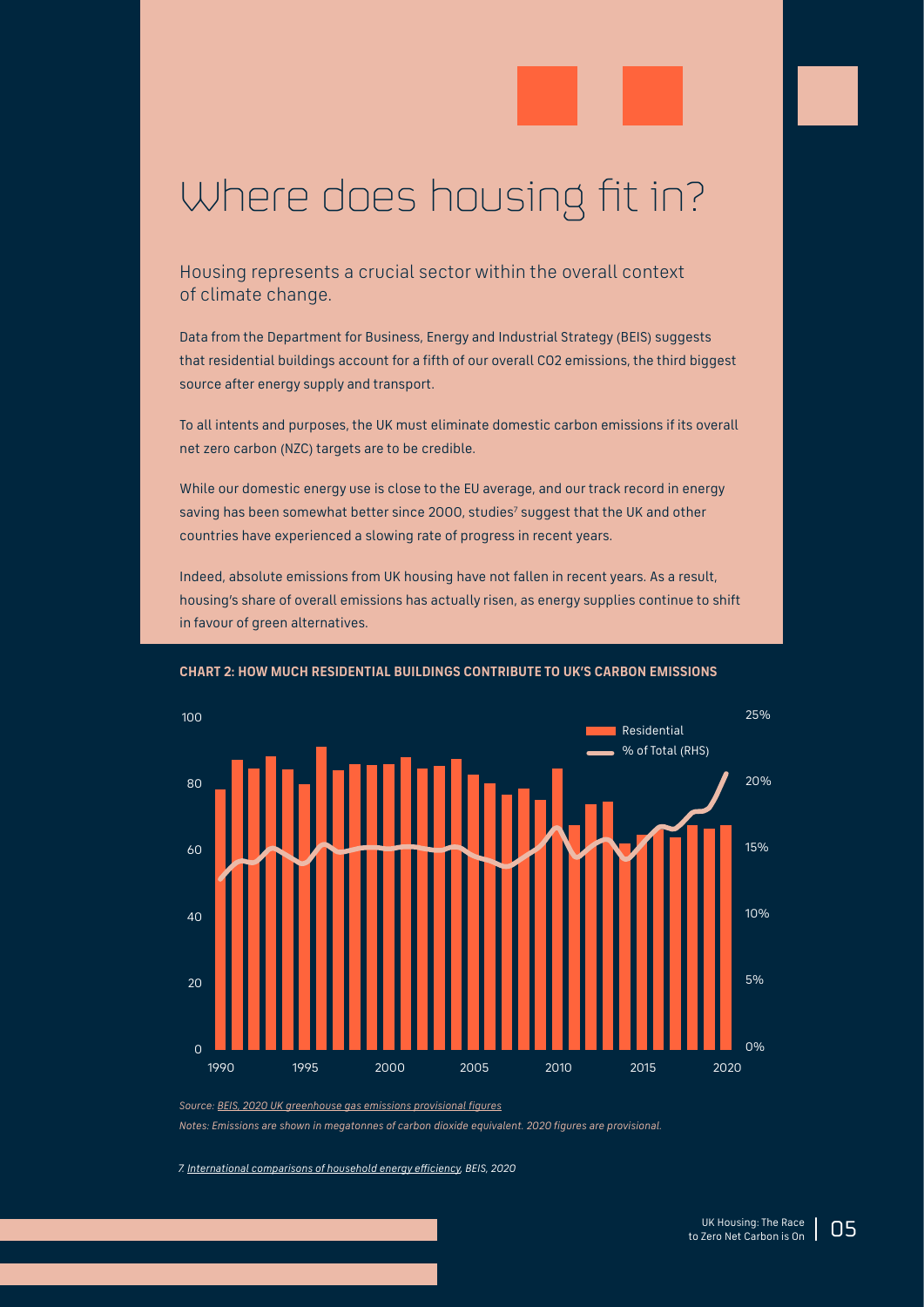### What actions are needed?

The Climate Change Committee's June 2021 progress report to Parliament, provides a comprehensive snapshot of where the UK has got to with reducing emissions (the focus of this paper) and adapting to climate change, and what next steps are looked for.

Much of housing's carbon footprint relates to domestic heating, which is predominantly gas-powered.

Broadly speaking, the strategy of the UK Government and its devolved administrations (housing is a devolved activity) is:



• to reduce energy needs by improving the energy efficiency of homes, and



• to decarbonise domestic energy supply by shifting away from fossil fuels to greener electricity, and prospectively hydrogen.

The Climate Change Committee anticipates that household investment will initially focus on energy-efficiency measures, but progressively shift to low-carbon heat sources (which over time are expected to deliver the bulk of carbon savings).



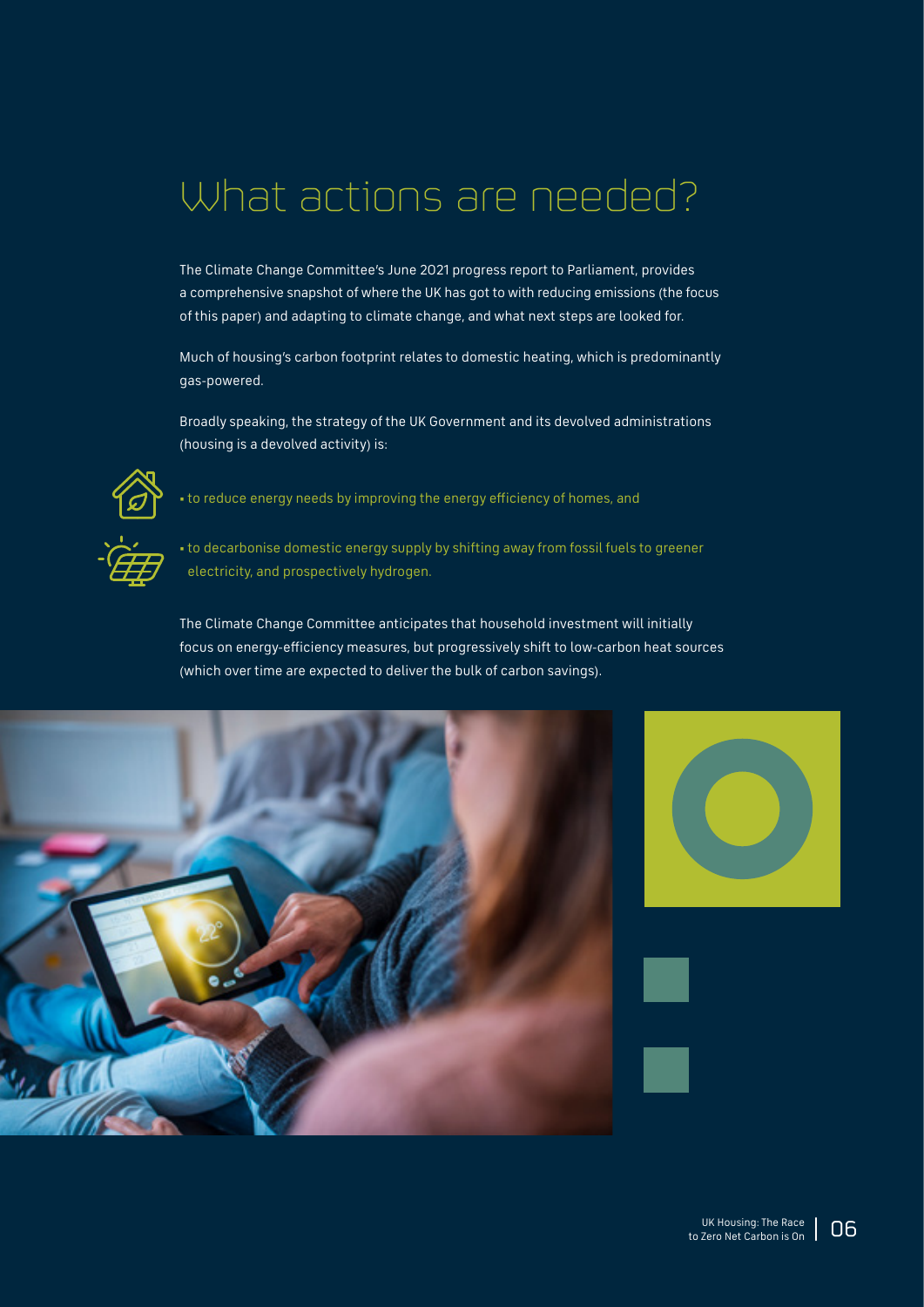

## Energy efficiency

The Government's 2017 Clean Growth Strategy calls for all homes to achieve an Energy Performance Certificate (EPC)<sup>8</sup> rating of C or higher by 2035.

This would cut domestic energy usage by 25%, with considerable benefits in terms of lower emissions, smaller upgrades to the electricity grid and new power supply, and lower household bills.

Better energy efficiency can be delivered by higher standards and, in the case of existing homes, also through retrofit.

Scotland has moved more comprehensively in this area, with a long-term programme<sup>9</sup> aimed at making Scotland's buildings warmer, greener and more energy-efficient. The UK Government plans for a Future Homes Standard to take effect in England from 2025. New homes will be expected to produce 75-80% lower carbon emissions compared to current levels, and (as an interim measure) 31% lower emissions from this year.

The House of Commons Environmental Audit Committee (EAC) has recently launched an inquiry into the sustainability of the built environment, amid concern that current policy may not give sufficient attention to the embodied carbon cost of new-build. Embodied carbon is the footprint that comes from harvesting, transporting and manufacturing of building materials. This has been estimated at 11% of all human-caused emissions on the planet.

- *8. Energy Performance Certificates (EPCs) were first introduced by the UK Government in 2007, and their use subsequently extended to newly-built properties and those being sold or rented. An EPC gives information about energy bills, the energy efficiency of a property, with a rating from A to G, as well as its heating source, and potential costs and savings from investing in measures such as insulation or double glazing.*
- *9. See [Energy Efficient Scotland Route Map](https://www.gov.scot/publications/energy-efficient-scotland-route-map/), Scottish Government, May 2018*

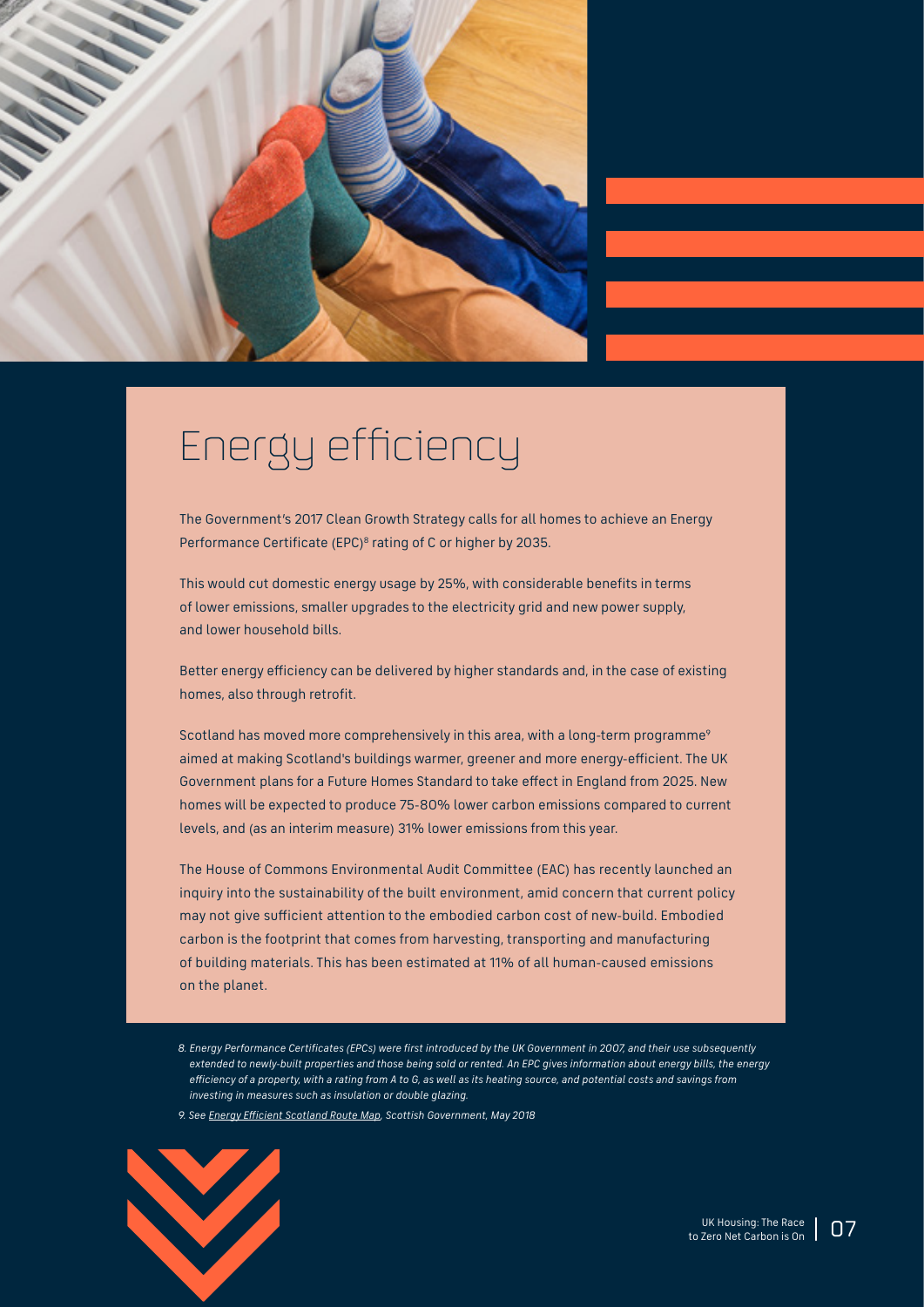

The building industry is responsible for much of the human-caused emissions we wish to eradicate, and the carbon impact of building new residential dwellings cannot be overstated.

When viewed holistically, the carbon impacts from both embodied carbon (the carbon discharged from materials and the construction process) and operational carbon (the carbon impact of operating a residential property) are considerable.

Yet in the UK there exists no single recognised standard or methodology to measure the full carbon impact of residential real estate.

This creates a significant barrier for home-owners, developers, financiers and others in the construction value chain wishing to measure and improve their carbon impacts.

When viewed in this way, the Government's EPC targets seem too narrow, as they fail to take into account the full carbon impact of designing, building and operating a property. In some instances, they may amount to so-called "greenwashing" with consumers effectively being deluded in their thinking that their "energy-efficient" home represents a better outcome for the environment.

Developing robust data on each material's carbon emissions and lifespan, is key to understanding the footprint of each building, and ensuring we put in place material substitutions that will cut carbon emissions.

The development of a new, improved, national standard may indeed make the current system of EPCs redundant.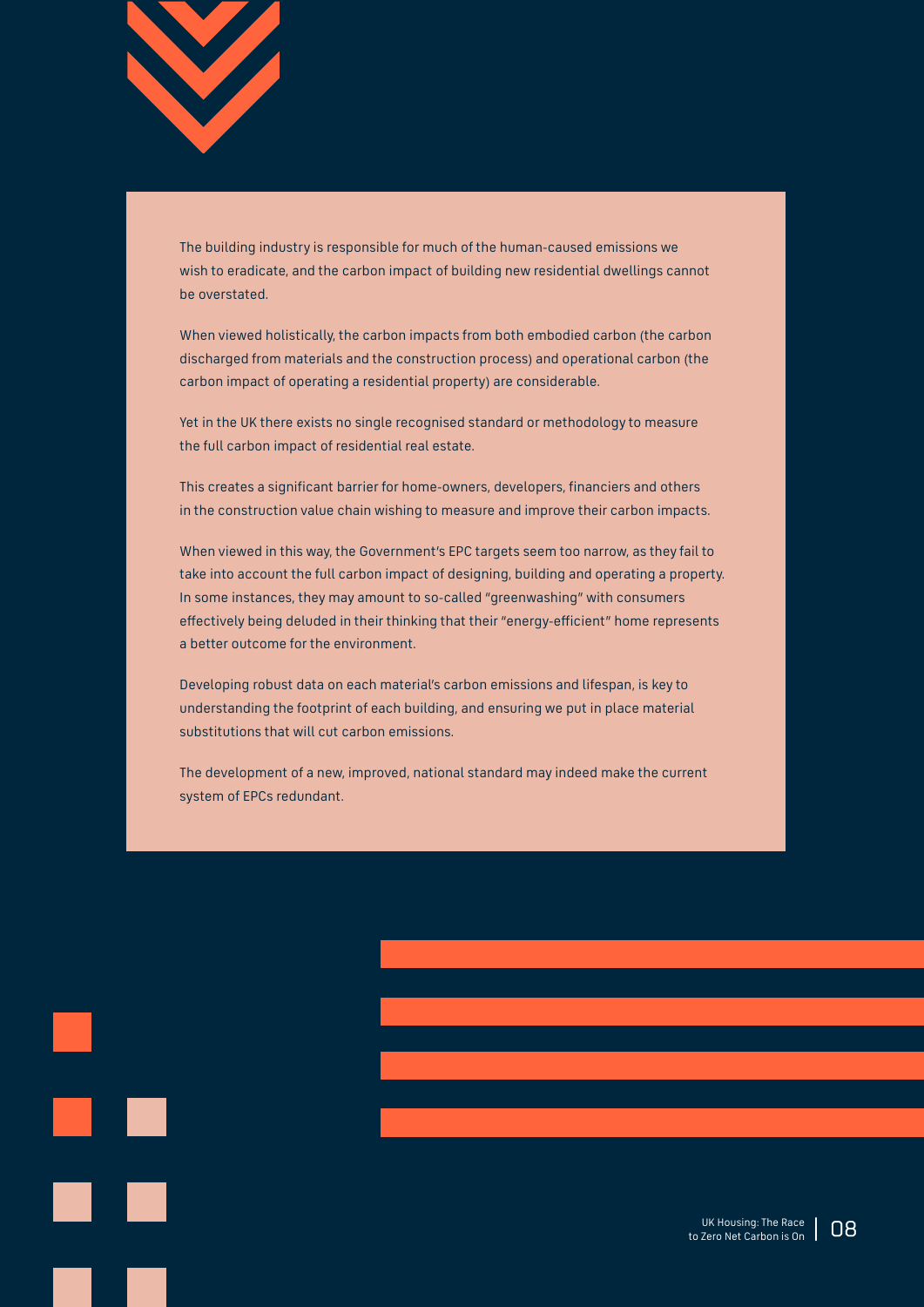### Retrofit

Retrofit is a major challenge for the UK.

For one thing, most homes that will exist in 2050 (three quarters or more) already do so, even if high rates of new-build are achieved over the coming decades.

For another, the UK has some of the oldest housing stock across Europe, with nearly 38% of its homes dating from before 1946 and much of that predating 1919.

Average CO2 emissions and energy bills for existing houses are more than twice as high as those for new houses, according to ONS analysis<sup>10</sup>. Meanwhile, an English Housing Survey report<sup>11</sup> confirms that older dwellings are less energy-efficient.



**CHART 3: AGE OF UK AND EU HOUSING, % OF STOCK**

*Source: Eurostat, EU-SILC, 2015*

*10 . [Energy efficiency of housing in England and Wales](https://www.ons.gov.uk/peoplepopulationandcommunity/housing/articles/energyefficiencyofhousinginenglandandwales/2020-09-23), ONS, September 2020*

*11 . [English Housing Survey Energy report 2019-20,](https://www.gov.uk/government/statistics/english-housing-survey-2019-to-2020-energy) MHCLG July 2021*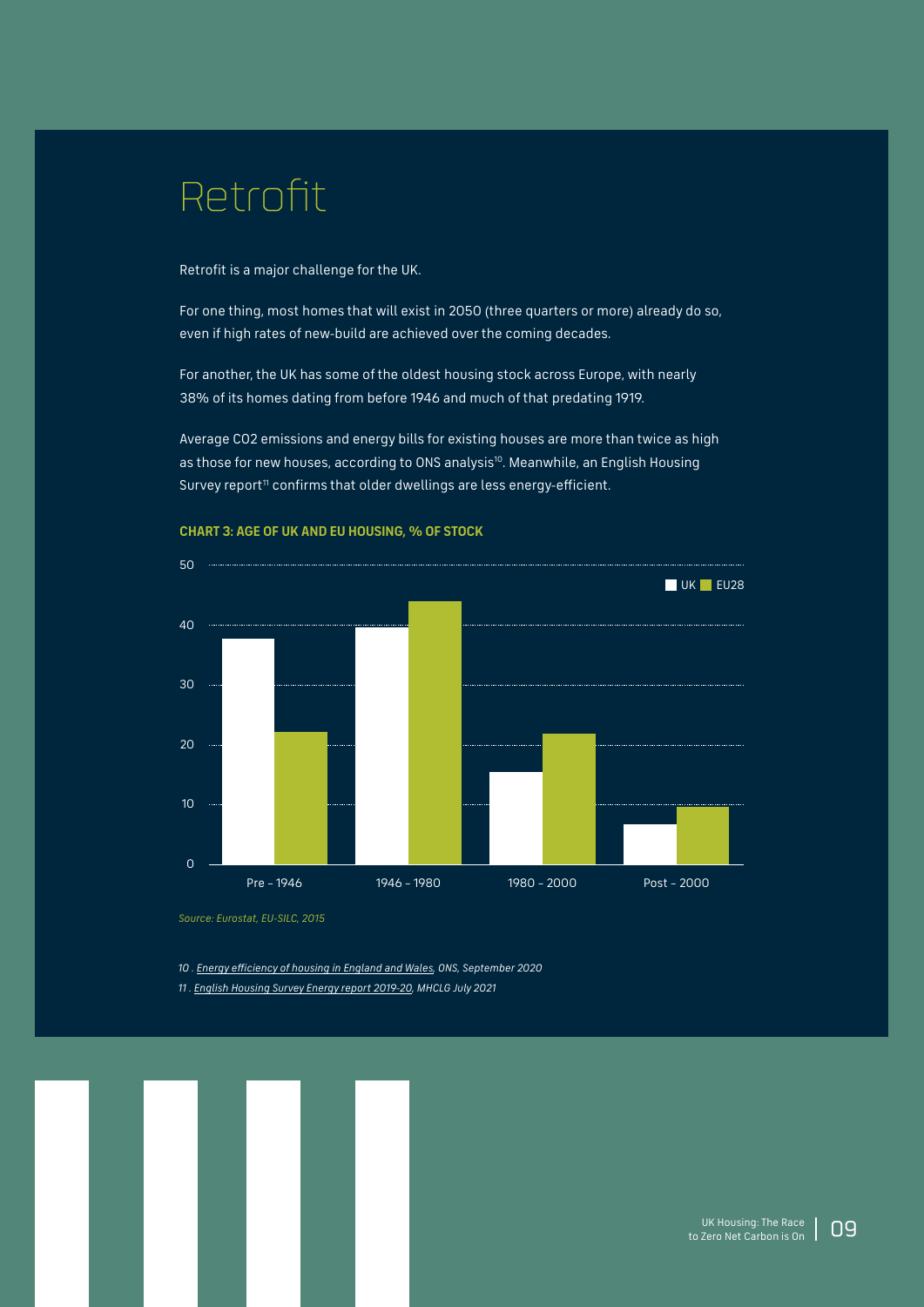

#### **CHART 4: ENERGY PERFORMANCE BANDS IN THE UK BY TENURE**

*Source: UK Housing Review 2021, Chartered Institute of Housing Note: Figures derived from English Housing Survey and national house condition surveys.*

We get a sense of the enormity of the challenge for housing, if we contrast the current energy performance ratings of existing properties with where we need them to be.

About 19 million homes are rated EPC D or worse, according to a 2019 report<sup>12</sup>, and this implies that 1.2 million homes would need to be renovated each year to achieve the 2035 target.

Such a transformation would require a comprehensive and long-term investment programme. This does not come cheap, although estimates of the likely cost vary greatly.

A recent ONS study<sup>13</sup> looks at a range of energy improvement measures that could be made, and specifically those that would be needed to bring homes in England up to a minimum C rating. It reckons that the average cost would be more than £8,000, although this varies according to the current energy rating of the property, as shown in Table 1.

- *12. [Making energy efficiency a public and private infrastructure investment priority,](https://www.theeeig.co.uk/media/1063/eeig_net-zero_1019.pdf) Energy Efficiency Infrastructure Group, October, 2019*
- *13. [English Housing Survey Energy report 2019-20](https://www.gov.uk/government/statistics/english-housing-survey-2019-to-2020-energy), MHCLG, July 2021*





A-C D E F-G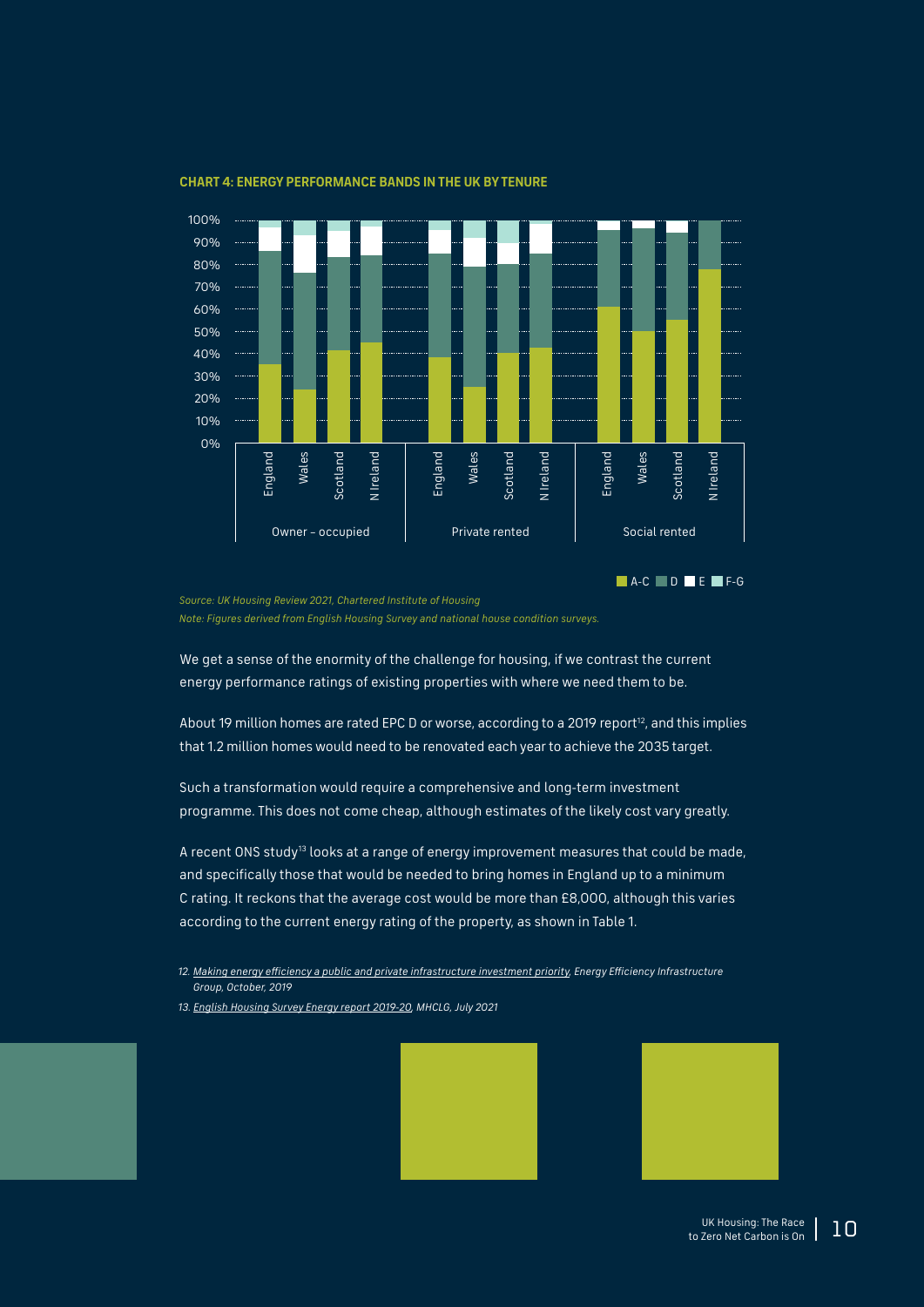| <b>Existing</b><br><b>EPC Band</b> | Installation<br>cost £ | <b>Energy cost</b><br>saving Epa | Simple payback<br>Years |
|------------------------------------|------------------------|----------------------------------|-------------------------|
| D                                  | £6,472                 | £179                             | 36                      |
| F                                  | £13,285                | £594                             | 22                      |
| F or G                             | £18,858                | £1,339                           | 14                      |

#### **TABLE 1: COSTS AND SAVINGS ASSOCIATED WITH UPGRADING HOMES TO EPC BAND C**

*Source: English Housing Survey Energy report, 2019-20*

These figures suggest that the aggregate cost of upgrading to a C rating could be more than £100 billion.

BEIS estimates that it will cost between £35 billion and £65 billion to bring all homes up to an EPC rating of C by 2035.

While the Climate Change Committee comes in towards the lower end of this range, it envisages that the investment in improving energy efficiency in existing homes will be about £45 billion to 2035, with a total spend of £55 billion by 2050.



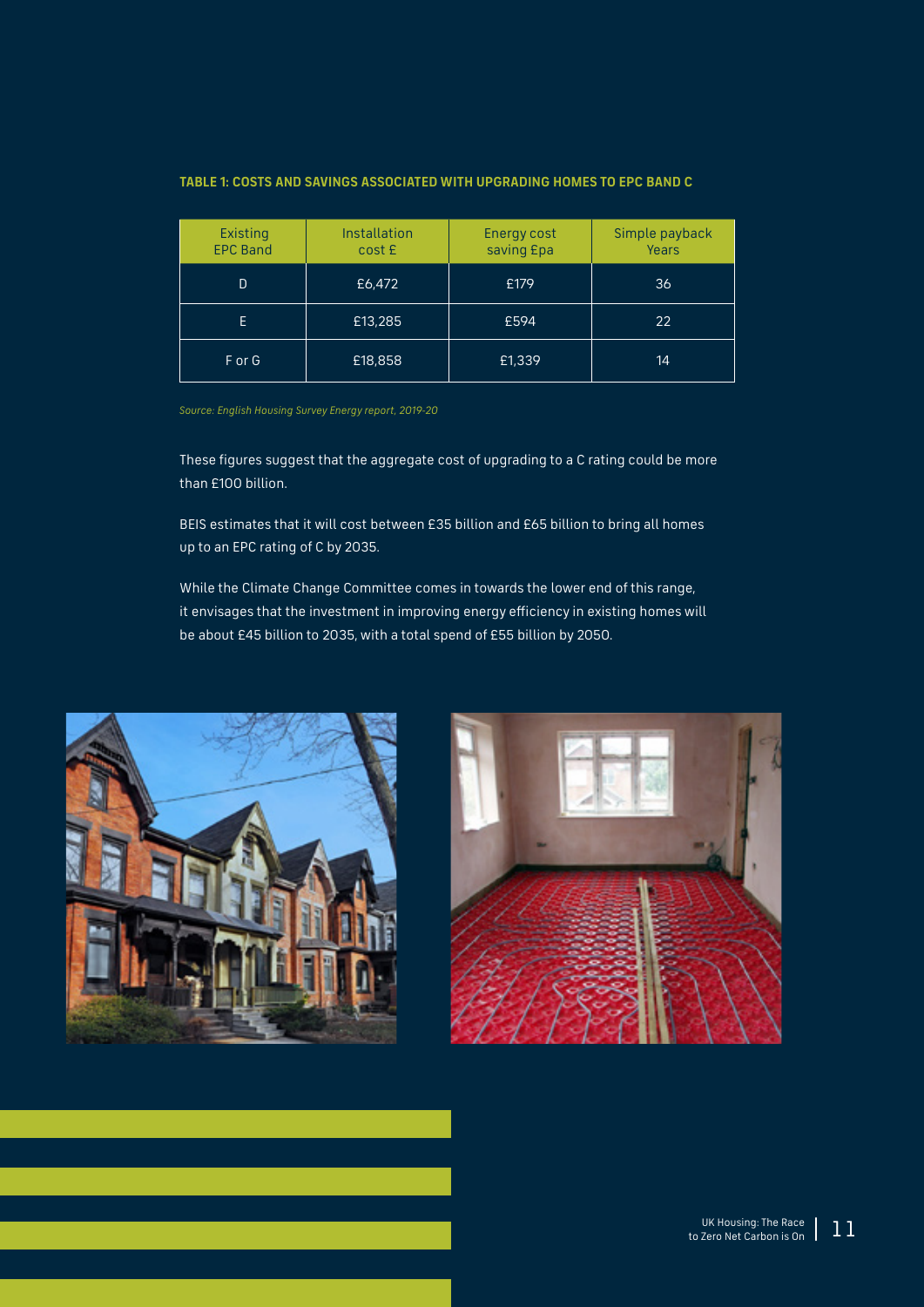### Decarbonising

Whatever the costs of improving energy efficiency, they are likely to be dwarfed by the cost of switching to low-carbon fuels. The Climate Change Committee's baseline projection<sup>14</sup> is that decarbonising measures through to 2050 will represent about 80% of the estimated total £250 billion bill for upgrading homes.

As Chart 5 shows, decarbonising costs will account for the bulk of investment costs from the end of this decade onwards.



#### **CHART 5: HOUSEHOLD INVESTMENT AND ASSOCIATED SAVINGS, £ BILLION**

*Source: Sixth Carbon Budget, Climate Change Committee, December 2020*

While a switch away from fossil fuels is seen as providing a significant win in environmental terms, it comes with huge challenges. New equipment will be needed in most existing homes – 28-29 million in total – with high upfront costs and much uncertainty as to which technologies will prove to be most suitable for which homes.

*14. [Sixth Carbon Budget,](https://www.theccc.org.uk/publication/sixth-carbon-budget/http://Sixth Carbon Budget) Climate Change Committee, December 2020*

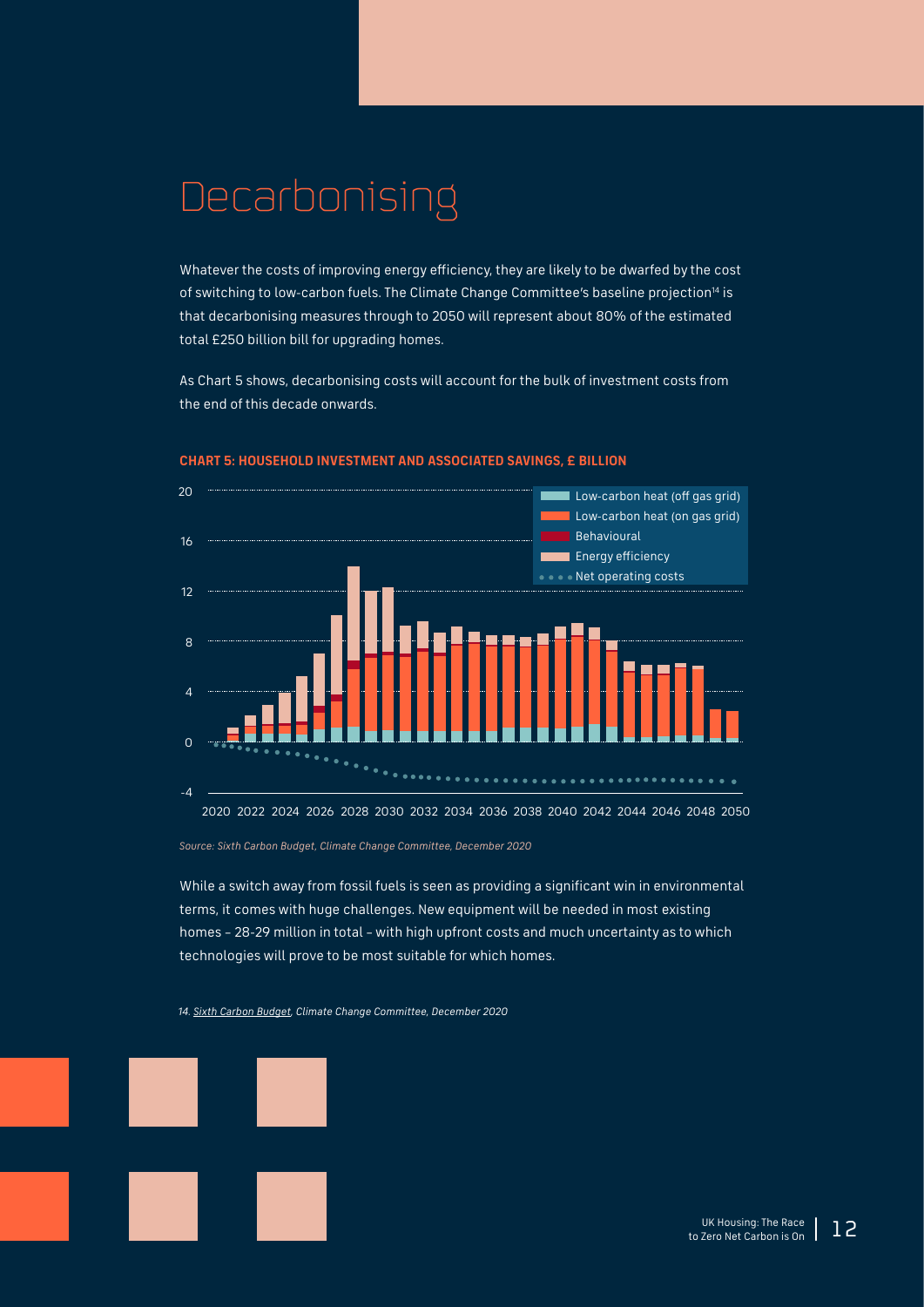Hydrogen is expected to play a key role in the world's low-carbon future, and the UK has recently joined a growing list of countries, including several G7 economies, in setting out an ambitious hydrogen strategy<sup>15</sup>. Decarbonising the gas supply in favour of hydrogen appears attractive, as it would use much the same existing infrastructure as gas, but the technology for doing so is currently in its infancy. The UK Government aims to support a significant and rapid scaling-up in hydrogen production by 2030 and beyond. As well as backing innovation across alternative technologies<sup>16</sup>, it is consulting on how best to structure price support mechanisms, to ensure that producers can recover their investment costs. By 2050, hydrogen could meet 20-35% of the UK's final energy consumption.

Although low-level trials blending hydrogen into the existing gas network have started, and hydrogen-ready boilers and cookers may appear over the next few years, low-carbon hydrogen for domestic use is very much a longer-term development. For now, decarbonisation is likely to emphasise a continued switch to renewable sources of electricity and the installation of heat pumps<sup>17</sup>.

Heat pumps are expensive – roughly £10,000 to retrofit a modest family home with a heat pump system – take up more physical space than a conventional boiler, and work best where there are high levels of insulation. There is also the question of how to expand heat pumps from a fledgling industry that supplies and fits 40,000 systems a year, to one that can deliver the Government's target of 600,000 a year by 2028.

#### *15. [UK Hydrogen Strategy](https://assets.publishing.service.gov.uk/government/uploads/system/uploads/attachment_data/file/1011283/UK-Hydrogen-Strategy_web.pdf), BEIS, August 2021*

- *16. Pure hydrogen does not occur in large quantities naturally, which means that it must be manufactured. The most common production route is steam methane reformation, where natural gas is reacted with steam to form hydrogen. This is a carbonintensive process, but one that can be made low-carbon through the addition of carbon capture, usage and storage (CCUS), to produce a gas often called "blue hydrogen". Hydrogen can also be produced through electrolysis, where relatively large amounts of electricity are used to split water into hydrogen and oxygen – gas from this process is often referred to as "green hydrogen" when the electricity comes from renewable sources.*
- *17. A heat pump is a device that acts as a refrigerator in reverse, extracting heat from the outside air or ground. They are currently used in less than 1% of homes.*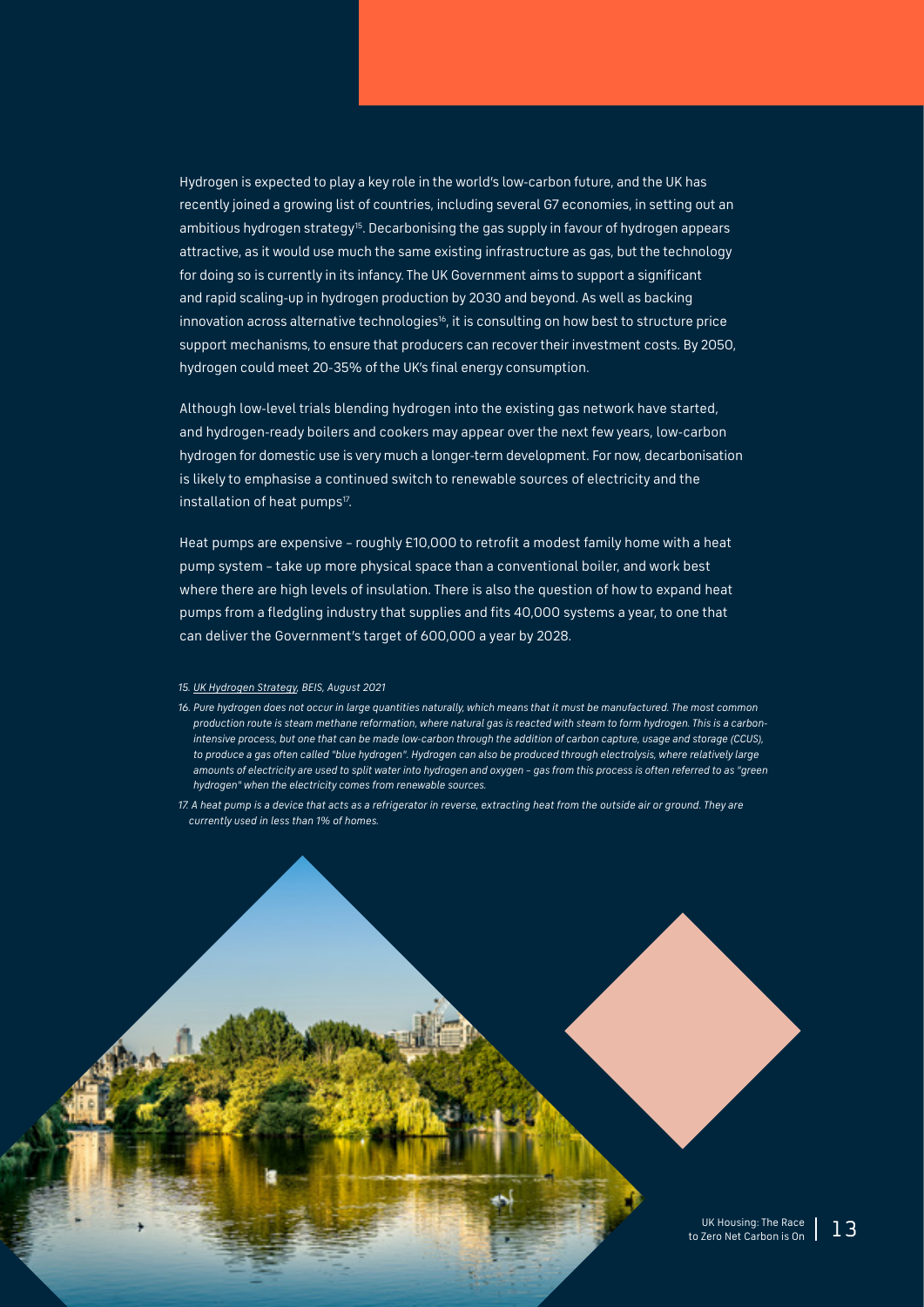### Footing the bill

This brings us to a critical issue – how to encourage households to make a switch, and how to do so without penalising those with limited means. Political disagreement on the best mechanisms is thought to lie behind the delays in key Government policy announcements.

Some Government funding will be targeted at those in fuel poverty or on lower incomes. Despite the shambolic nature of the Government's £1.5 billion Green Homes voucher scheme in England (now shelved), there is clearly a need to help home-owners and landlords meet the cost of major energy-efficient improvements, and there are strong calls for a successor scheme with longer-term funding commitments.

A recent report from the Office for Budget Responsibility<sup>18</sup> assumes that the state covers about half the £250 billion investment costs needed in the residential sector, and while there is considerable uncertainty about this, there will be an obvious need to leverage in significant amounts of private finance. This should be attractive in principle, given that many home improvements are likely to be self-financing over the long term.

Importantly, the Chancellor Rishi Sunak announced in his March 2021 Budget, that the Bank of England's policy remit is being extended, to include supporting the Government's efforts to transition to a net zero economy.

This should be seen as part of a global recognition that financial firms should report on how they are dealing with climate change. Here in the UK, the Prudential Regulation Authority (PRA) has asked<sup>19</sup> the largest banks and building societies to report on the physical and transitional impacts of climate risk, and expects all firms to have embedded their approach to climate risk by the end of this year.

The idea of green finance is developing rapidly, as illustrated by a recent BEIS consultation,<sup>20</sup> which gave centre stage to the role that lenders could play in improving the energy performance of mortgaged properties.

*18. [Fiscal risks report – July 2021](https://obr.uk/docs/dlm_uploads/Fiscal_risks_report_July_2021.pdf), Office for Budget Responsibility, July 2021 19. See [Climate Biennial Exploratory Scenario,](https://www.bankofengland.co.uk/news/2021/june/key-elements-of-the-2021-biennial-exploratory-scenario-financial-risks-from-climate-change) Bank of England, June 2021 20. [Improving home energy performance through lenders](https://assets.publishing.service.gov.uk/government/uploads/system/uploads/attachment_data/file/936276/improving-home-energy-performance-through-lenders-consultation.pdf), BEIS, November 2020*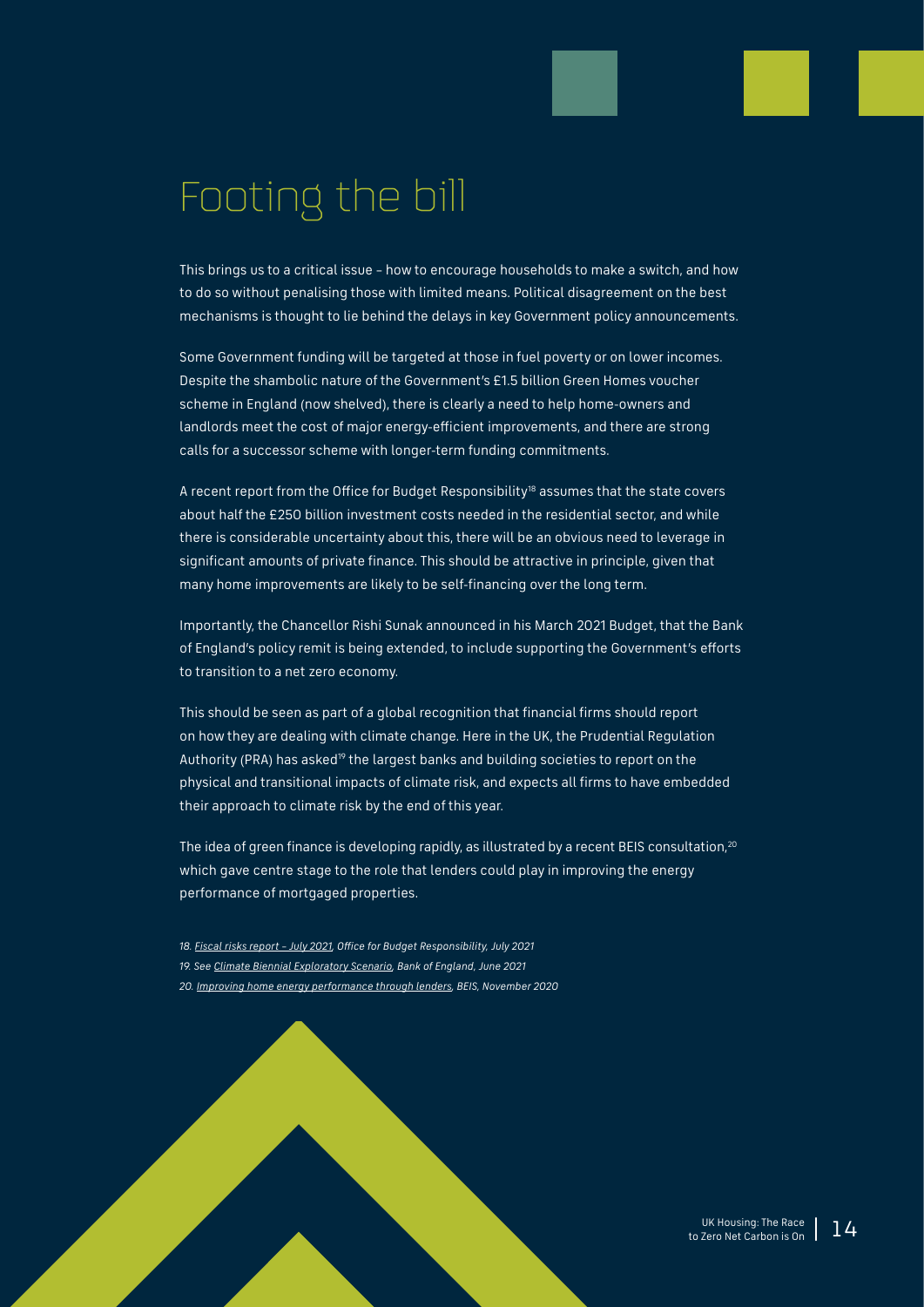While lenders question some of the proposed mandatory disclosure requirements for the energy performance of their loan books, there is a strong recognition that they have a key role to play in helping customers understand the benefits of energy improvements, developing financial solutions to achieve this, and stewarding businesses and individuals through the transition.

It is encouraging to see that mortgage lenders and other financial firms have started to embrace green finance ideas, by offering better product terms for customers who plan to purchase energy-efficient homes or to make green improvements.

At this stage, lenders bear the financial impact of such funding themselves, with the result that households see only modest immediate benefits in terms of lower mortgage rates or extra borrowing capacity. Longer term, it is hoped that such benefits will grow, as green issues work through the financing and regulatory landscapes, and firms themselves enjoy lower funding costs and/or capital relief from funding energy-efficient or carbon-reducing activities.

To accelerate the growth of green finance, the Government might look at introducing schemes that make it easier for both home-buyers and lenders to "go green". The Government, in conjunction with a number of leading high street lenders, has recently introduced a much publicised 95% loan scheme for first-time buyers. Going forward, similar schemes could be introduced to support "green buyers", whether they are first-time buyers or not.





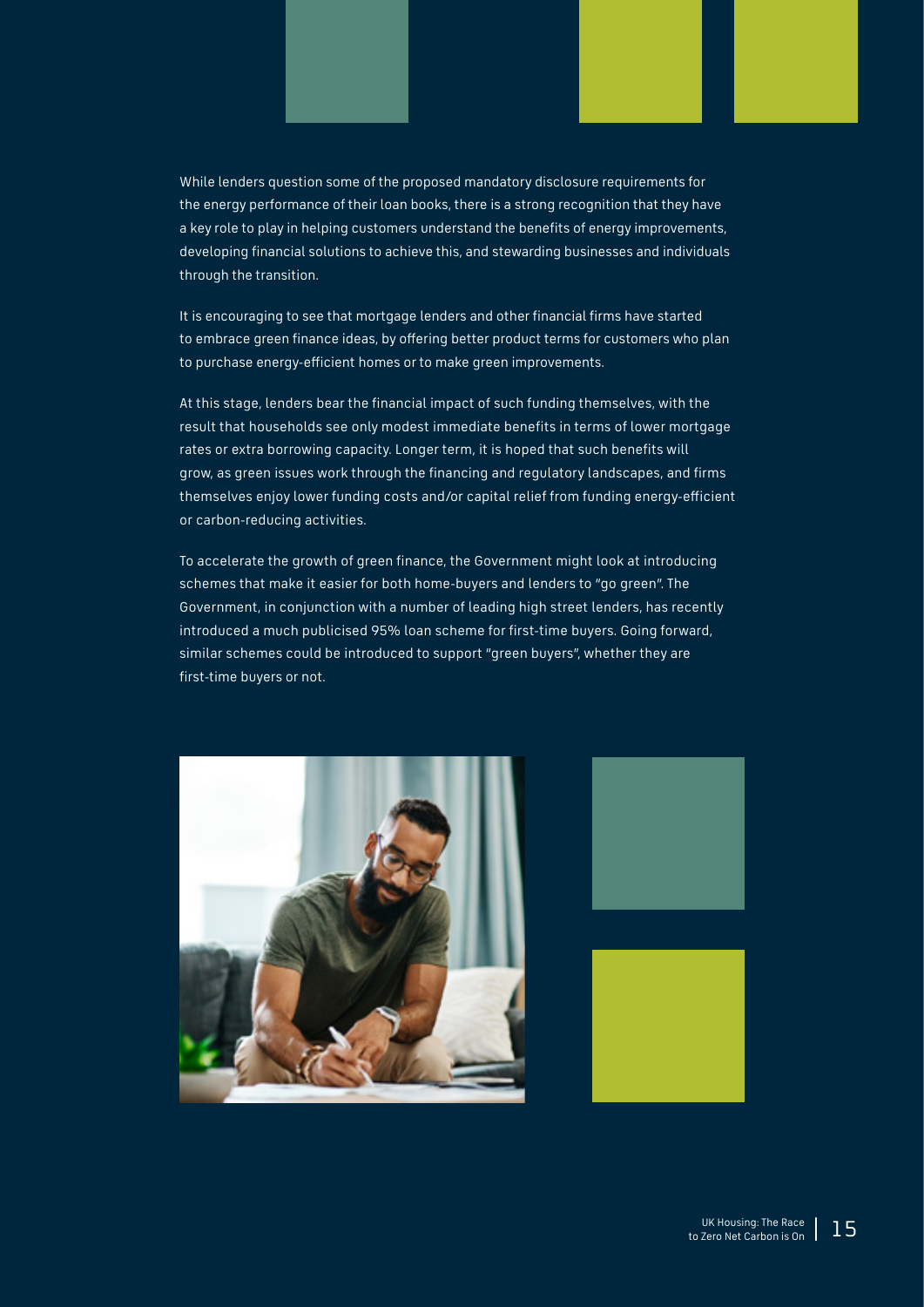### Challenge and opportunities

There is a growing consensus regarding the need to tackle climate change, and this paper underlines that housing is a key piece of the jigsaw here in the UK.

There is an urgent need to reform Energy Performance Certificates (EPCs), given that they have a pivotal role to play in improving energy efficiency and moving towards net zero in homes. The Government has an action plan<sup>21</sup> that addresses some of the current shortcomings. But there are many strands to this, from improving the basic accuracy and quality of reports, to technical changes that mean they reflect real-world rather than modelled performance.

Longer term, the Climate Change Committee and other stakeholders see opportunities for incorporating smart meter data in digital Green Building Passports, which could guide householders on actions to take, and unlock large sums of green finance by providing a robust source of information to raise finance against.

As well as reforming EPCs, the Government may also need to look at housing market and wider economic reforms.

Making our homes greener is hugely challenging, with many of the investments needed to deliver better energy efficiency, or to decarbonise the housing stock, facing heavy upfront costs and slow payback periods, and choice of decarbonising technologies unlikely to be settled over the near term.

*21. [Energy Performance Certificates for Buildings: Action Plan,](https://assets.publishing.service.gov.uk/government/uploads/system/uploads/attachment_data/file/922660/EPC_Action_Plan.pdf) BEIS, September 2020*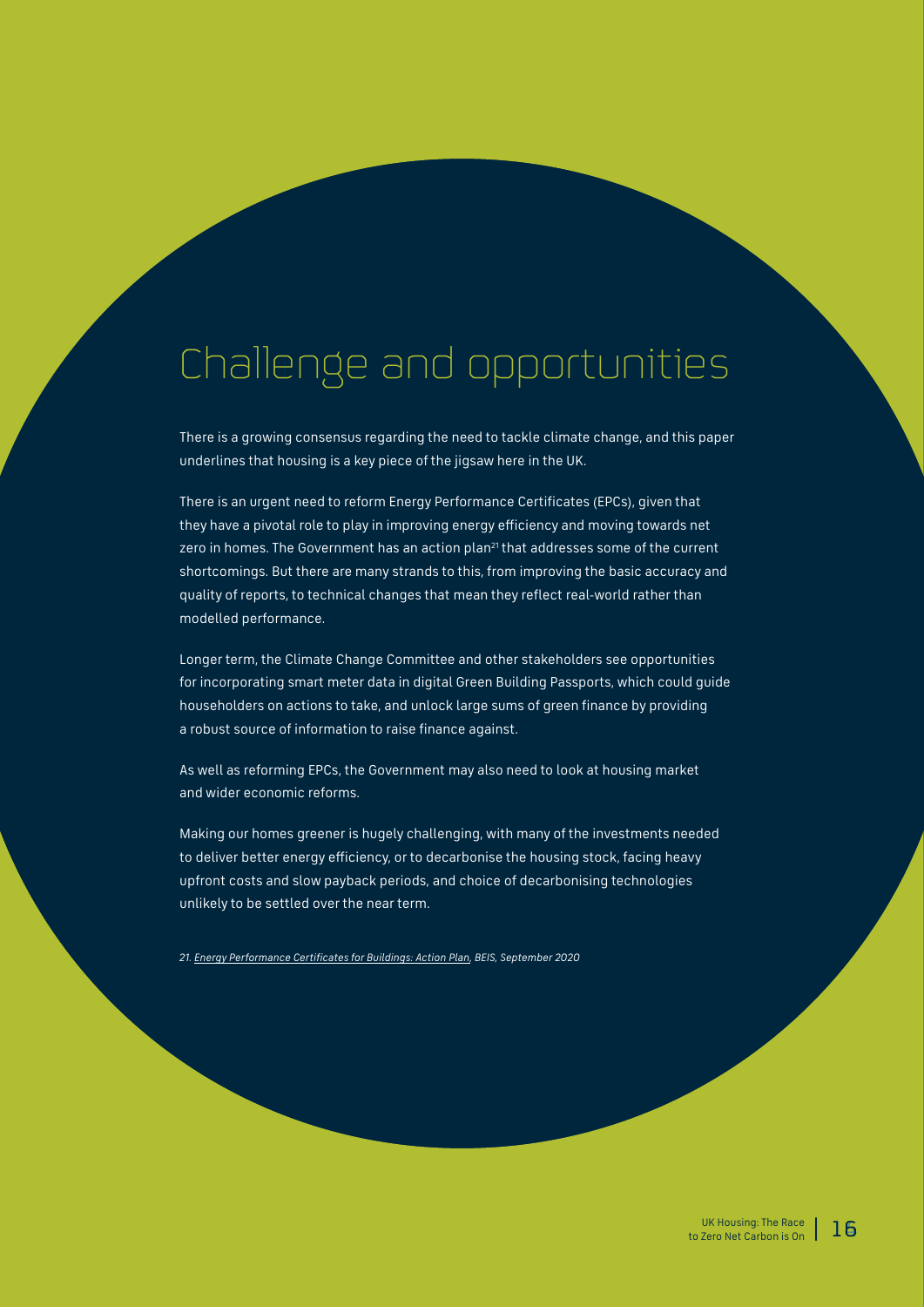While the UK and devolved governments are rightly taking a lead on these issues, the state cannot fix things on its own. In order to shift behaviour, the public and private sectors must combine to educate households to use less and greener energy in their homes, and to shape the incentives to adapt their homes.

A key task is to promote a housing market that better reflects the energy efficiency and carbon emissions of homes, and for these features to take centre stage when households are thinking about moving home or improving their existing properties. This is not the case currently, with the latest BEIS research<sup>22</sup> showing that only 6% of households know the EPC of their home, and that just 3% of households make changes on the back of EPC guidance. This matters hugely when the Government hopes to encourage home-owners and financial firms to invest tens of billions of pounds in upgrades.

Achieving net zero for housing at pace, implies making better use of our existing housing stock. Yet much of the stock of larger, older and less energy-efficient homes is owned – and under-occupied – by older home-owners, and the tax system currently favours ownership of large homes and discourages downsizing by older households.

Although this is a marathon not a sprint, with significant lead times in such areas as developing new technologies, building new supply chains and reskilling workers, a significant momentum for change is building.

While the jury will be out for many years as to whether the UK is doing enough, there are undoubtedly huge opportunities for businesses that are directly involved in new-build or retrofit, and the finance, advice and other services that indirectly support such activities.

*22. [Public Attitudes Tracker Wave 35](https://assets.publishing.service.gov.uk/government/uploads/system/uploads/attachment_data/file/934647/BEIS_PAT_W35_-_Key_findings.pdf), BEIS, September 2020*



#### About the author

Bob Pannell is a leading housing and mortgage economist and the former Chief Economist of the Council of Mortgage Lenders. Bob has been at the forefront in analysing and forecasting the UK housing and mortgage markets for over 30 years and is a trusted advisor and contributor to the property and mortgage markets, regulatory bodies, and Government.

In his capacity as Consultant Economist to Atelier he is briefed with advising the Board of Atelier on trends and forecasts on the UK residential property markets.